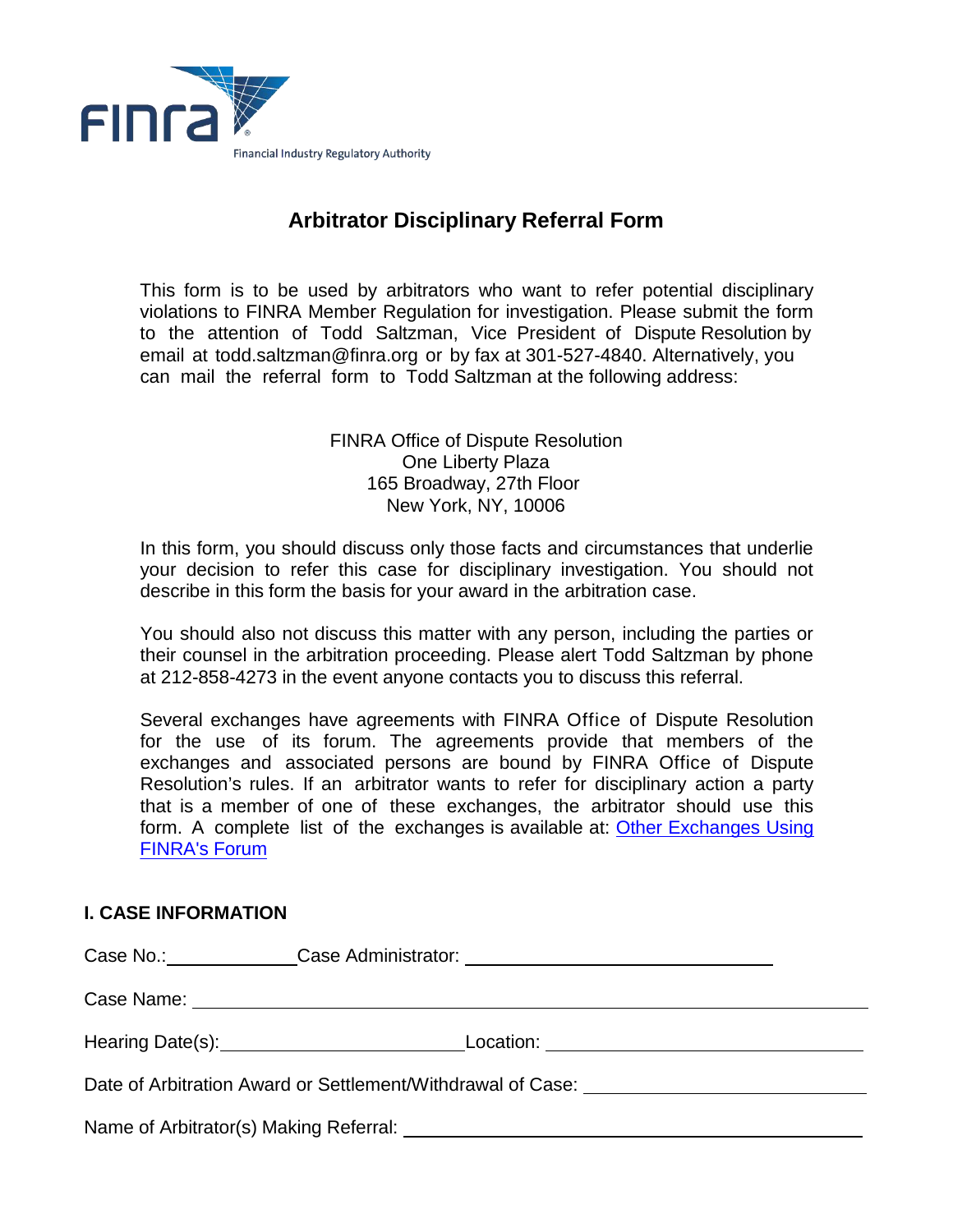| Arbitrator ID(s):   |             |         |  |
|---------------------|-------------|---------|--|
| Arbitrator's Phone: | Fax Number: | E-mail: |  |

Who is being referred for regulatory review? Be specific as to firms and/or associated persons, and include applicable CRD numbers (if known).

## **II. BASIS FOR REFERRAL**

Nature of Potential Violation (check all that apply):

| Suitability           | Unauthorized trading             | Failure to comply with injunction                      |
|-----------------------|----------------------------------|--------------------------------------------------------|
| $\circ$ Trading ahead | Selling away<br>D                | Failure to submit to arbitration                       |
| $p$ Churning          | Failure to supervise             | Failure to comply with other order of<br>arbitrator(s) |
| Fraud                 | Other (please describe<br>below) |                                                        |

In what geographical location did the activity that is the basis for the referral take place? (This information is critical to determine which FINRA District will investigate the referral.)

When did the activity that is the basis of the referral take place? (It is not necessary to identify exact dates; the year and duration of the activity are sufficient.)

Please explain the reason for referral in narrative form. Provide details that would be helpful to an investigator, such as specific actions, names, dates, etc. Examples: For fraud or